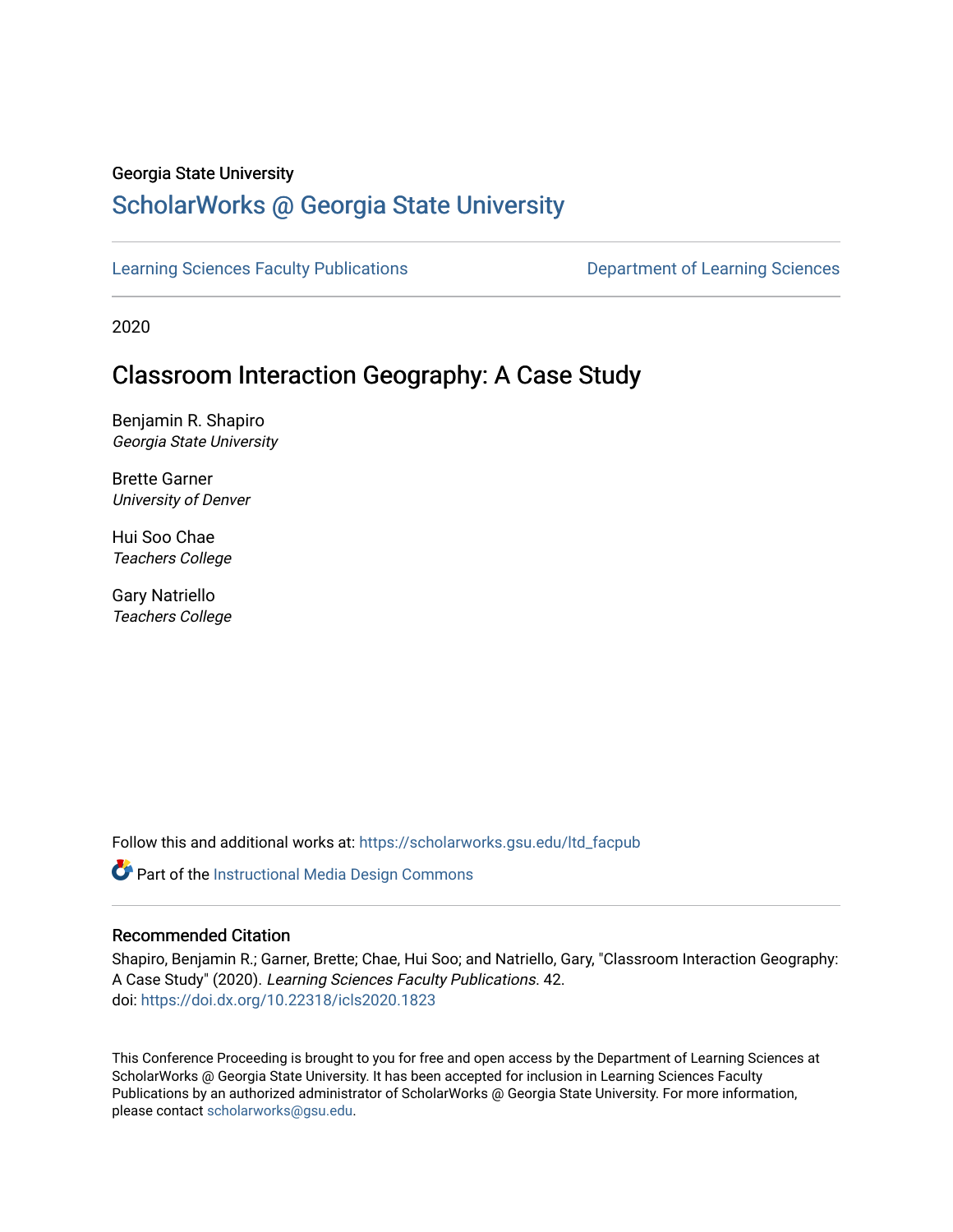## **Classroom Interaction Geography: A Case Study**

Ben Rydal Shapiro, Georgia Institute of Technology, ben@benrydal.com Brette Garner, Denver University, brette.garner@du.edu Hui Soo Chae, Teachers College, Columbia University, hsc2001@columbia.edu Gary Natriello, Teachers College, Columbia University, gjn6@columbia.edu

**Abstract:** The study of classroom discourse is central to understanding and supporting effective teaching practice. Recently, researchers have begun to explore the spatial dimension of classroom discourse. However, this work emphasizes the lack of methods, particularly visual methods, to fully explore the spatial dimension of classroom discourse. This paper uses an approach to studying collaborative interaction we have developed called interaction geography to revisit a classic case known as "Sean Numbers" from the work of renown teacher educator Deborah Ball. Our analysis highlights the value of interaction geography to visually and dynamically explore the spatial and temporal dimensions of classroom discourse. We also make a data visualization of this work available to support further discussion and work to describe classroom interaction geography.

#### **Introduction**

The study of classroom discourse is central to understanding and supporting effective teaching practice (Cazden, 2001; Horn & Little, 2010; Lampert & Cobb, 2003; Philip & Garcia, 2013; Ball, 1993). Recently, researchers have begun to explore the spatial dimension of classroom discourse. For example, some show that where teachers intervene in student talk within a classroom is critical to understanding how phenomena like teacher's monitoring routines support student learning (Ehrenfeld & Horn, 2019). Others describe notions such as spatial pedagogy to analyze how regions of a classroom take on particular meanings through repeated interactions and how teachers' use of space supports effective classroom teaching (Lim et al., 2012). Still others demonstrate that making ideas such as spatial pedagogy visible can support teachers' reflective professional practice (Martinez-Maldonado, 2019). However, this work emphasizes the lack of methods, particularly visual methods, to fully explore the spatial and temporal dimensions of classroom discourse simultaneously to account for what we describe as classroom interaction geography.

In this paper, we revisit a classic case known as "Sean Numbers" from the work of Deborah Ball (Ball, 1993). Sean Numbers describes a class discussion in an elementary school classroom which begins when one student, Sean, offers a conjecture that the number "6" is both an odd and an even number. Subsequently, the class discussion focuses on a debate about even and odd numbers, in which other students disagree with Sean's conjecture. Ultimately, Ball and her students define 6 as a "Sean Number," which is any number that has "an odd number of groups of two" (Ball, 1993, p. 387). This discussion has been revisited and used to illustrate the importance of and challenges associated with respecting children's thinking (Ball, 1993), with supporting mathematical discourse and reasoning (Bass, 2005), and with implementing accountable argumentation (Horn, 2008). The case also exemplifies an early adoption of video analysis as a method to study classroom discourse; indeed, this approximately 10-minute record of pedagogical practice has been analyzed by researchers and practitioners in many settings (Ball et al., 2014). Yet, previous analyses of this case — and nearly all studies of classroom discourse since — did not account for the spatial dimension of classroom discourse.

We revisit Sean Numbers — and particularly a seven-minute sequence of interaction from Ball's original work — to illustrate the relevance to classroom research of a new approach to studying interaction: *interaction geography*. This data was originally collected by Deborah Loewenberg Ball and used here with special permission from Mathematics Teaching and Learning to Teach, University of Michigan (2010). Our analysis highlights the value of interaction geography to visually and dynamically explore the spatial and temporal dimensions of classroom discourse simultaneously. We also make a data visualization available, in an effort to support further discussion and future work concerning classroom interaction geography. Altogether, our work joins theoretical and methodological insights from the learning sciences with research on teaching and teacher learning in ways that reflect this year's ICLS theme.

We begin by reviewing the situative perspectives on teaching practice and the methodological approach of interaction geography that ground our work. Next, we organize our analysis around three figures that progressively demonstrate technical methods of interaction geography and the phenomena and questions that are made available using interaction geography. We then explain how to access and use the data visualization accompanying this work and offer next steps to address inherent limitations of this new work.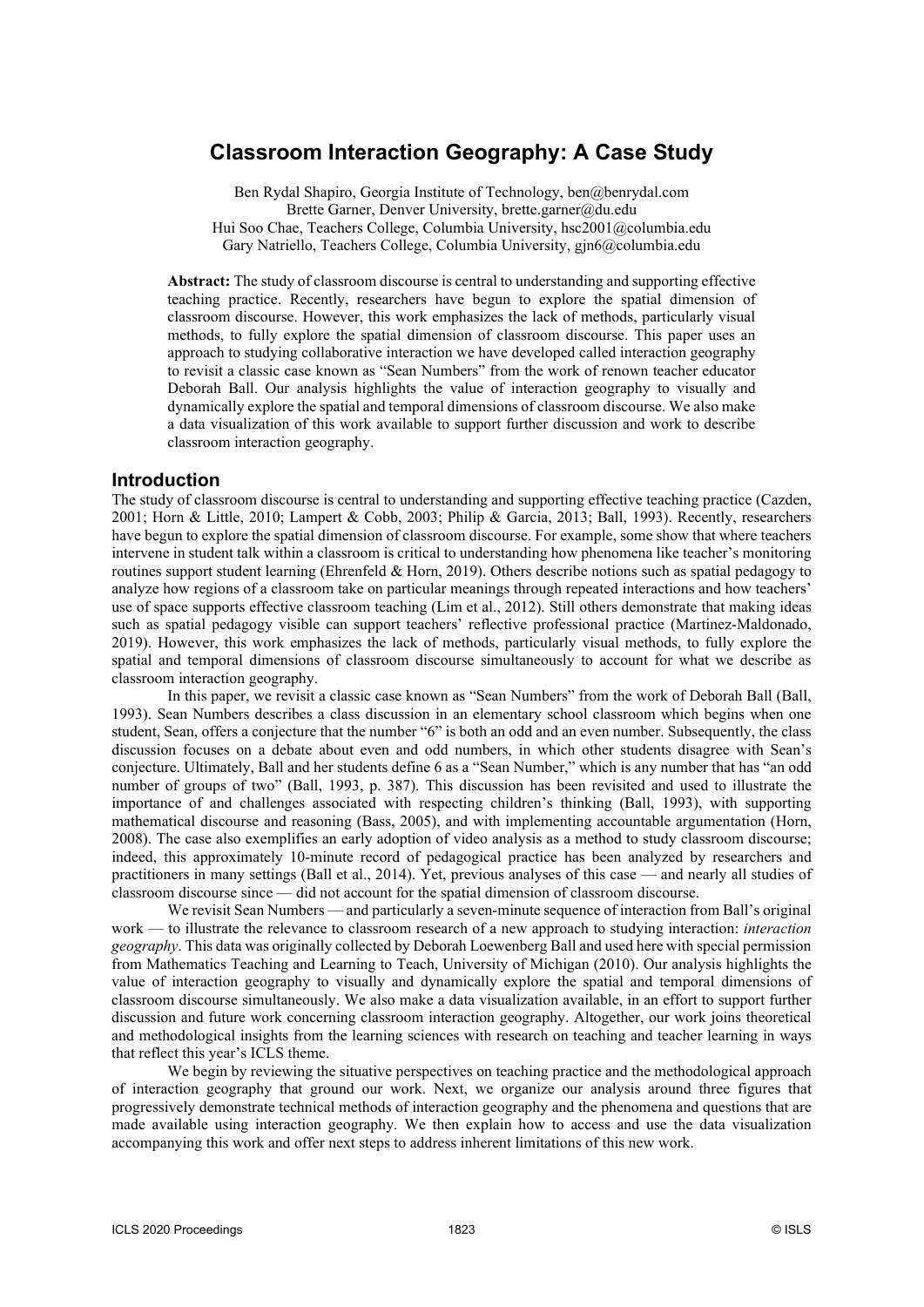### **Theoretical framework**

#### Teaching as a situated social practice

We draw from an established body of work that illustrates how teaching is a culturally and historically situated activity constituted in relation to learners and communities (Cazden, 2001; Lampert & Cobb, 2003; Lave & Wenger, 1991; Ma & Singer-Gabella, 2011). This literature emphasizes the social dimensions of teaching, viewing student learning as an interactional accomplishment between teachers, students, and the institutional settings in which they work (Cohen, 2011; Greeno, 1998; Gresalfi et al., 2009; Horn & Little, 2010; Jurow, 2004). Scholars in this tradition often analyze classroom teaching with an emphasis on discourse, using detailed video and audio records to engage in conversation or interaction analysis (Cazden, 2001; Erickson et al., 2017; Hall & Stevens, 2016; Jordan & Henderson, 1995). Importantly, researchers studying classroom discourse have begun to expand from an analysis of language alone to the analysis of multiple modalities to better describe the situated nature of teaching practice. As a result, some have explored the spatial dimension of classroom discourse. For instance, Ehrenfeld and Horn (2019) developed a framework to conceptualize teachers' monitoring routines during groupwork, highlighting the effects of the teacher's location within a classroom on the nature of student talk. Likewise, in their multimodal discourse analysis, Lim and colleagues (2012) use "spatial pedagogy" to describe how teachers ascribe meaning to zones of a classroom through their positioning and use of space.

Collectively, this literature highlights the importance of studying classroom discourse to understand and support effective and equitable teaching practice. However, this body of work lacks more dynamic visual methods to explore and describe the spatial and temporal dimensions of classroom discourse simultaneously. Accordingly, we address this gap by incorporating interaction geography into a situated analysis of classroom discourse.

#### Interaction geography

Interaction geography is a new methodological approach developed in the learning sciences (Shapiro, Hall & Owens, 2017). This approach extends research that studies how participants' physical movements can be embodied resources for sense-making and learning (see Bang et al. 2007; Enyedy et al., 2015; Hall & Stevens, 2016; Keifert & Stevens, 2019; Marin, 2013; Silvis, Taylor & Stevens, 2018).

Specifically, interaction geography consists of *Mondrian Transcription*, a method to transcribe and represent data about people's movement and conversation over space and time, and the *interaction geography slicer (IGS)*, a dynamic visualization tool that allows for exploratory analyses of participants' movement and conversation in relation to audio and video. Interaction geography has been previously used in museum environments to study visitor's engagement and use of social media and to support reflective professional practice and design (see Shapiro & Hall, 2018). Likewise, the IGS has also been used to support a method to teaching data ethics for data science education called Re-Shape and to dynamically visualize large-scale data sets related to New York City's Stop-And-Frisk Program (Shapiro et al., 2020; Shapiro & Pearman, 2017).

In this paper, we propose using interaction geography to support situative analyses of teaching and classroom discourse. We conjecture that examining spatial and temporal dimensions of classroom interactions through interaction geography may open new avenues of inquiry into teachers' practice and student learning.

#### **Classroom interaction geography**

To illustrate the possibilities of classroom interaction geography for analyzing classroom discourse, we organize our analysis around three figures that progressively illustrate different ways of using interaction geography to study seven minutes from the class discussion of Sean Numbers introduced above. Notably, three minutes of the ten-minute discussion are not included because students' locations were not available in the video record.

#### Teacher movement over space and space-time

Figure 1 shows the teacher's movement during this seven-minute sequence over a *floor plan view* and a *spacetime view*. Namely, the left part of the figure is the floor plan view; it shows a simplified floor plan of a classroom. In other words, readers are looking down on four groups of desks (with four or five desks in each group) and a chalkboard that extends the length of the classroom, on the right. There are seventeen students and one teacher seated at desks, depicted as ovals. Five individuals — Sean, Mei, Nathan, Cassandra, and the teacher — are highlighted in color; all other students are shown in grey. In addition, the purple line represents the teacher's movement across the classroom, indicating where she walks during the discussion.

The right part of the figure shows a *space-time view* (Hagerstrand, 1970), which reveals the teacher's movement over a timeline, in minutes and seconds, along the horizontal axis. The vertical axis in the space-time view corresponds to the vertical dimension on the floor plan. We have annotated the figure to help read the space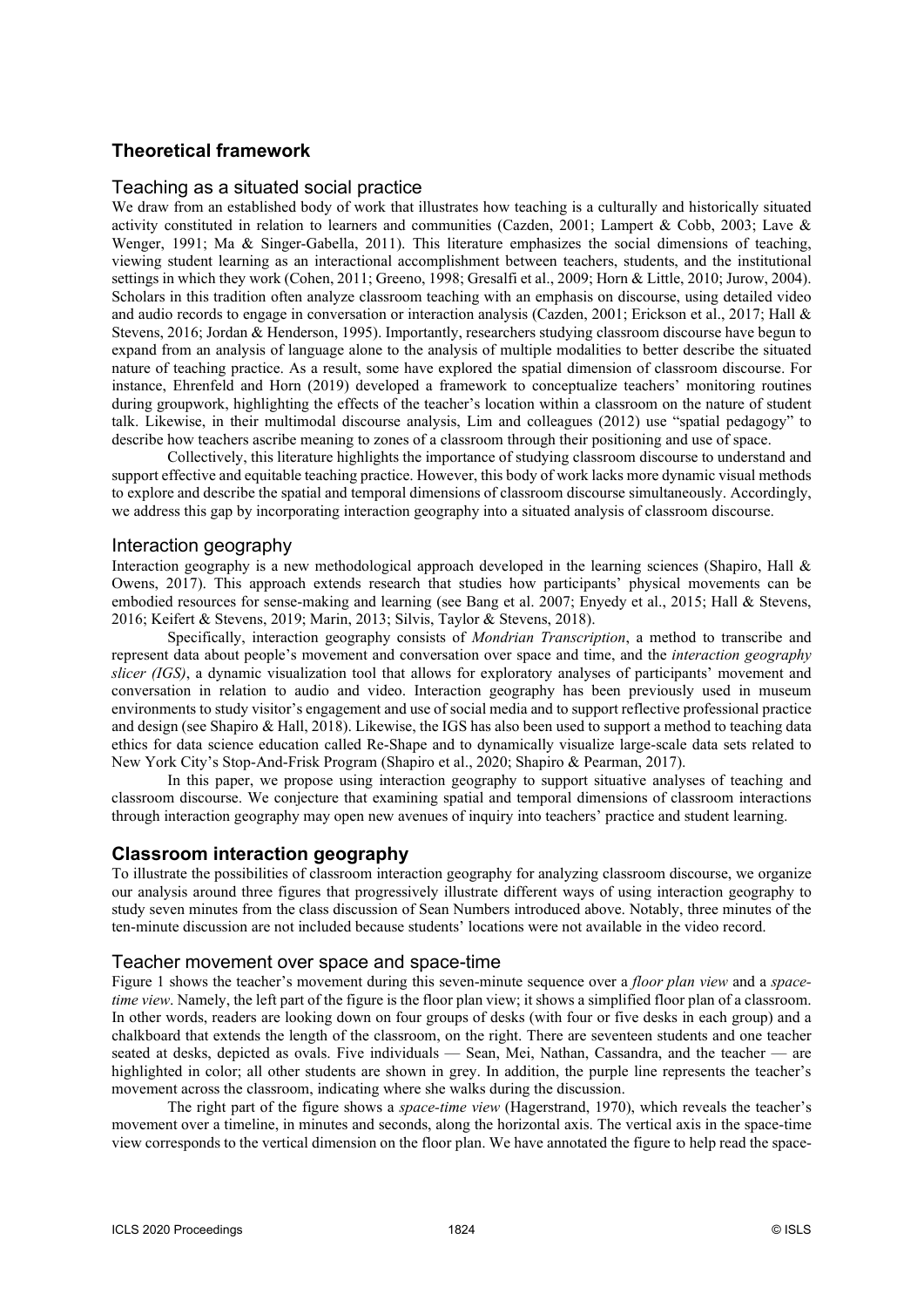time view. The beginning of the space-time view (0:00-2:30) shows a flat horizontal line, which indicates that the teacher remained seated at the desk in the lower right of the floor plan. The next segment of the space-time view (2:30-4:45) shows the teacher standing near the chalkboard, moving slightly near the lower right corner of the floor plan. From approximately 4:45-5:15 in the space-time view, a line extends upwards; this indicates the teacher's path across the classroom, corresponding with the dotted arrow marked on the floor plan. During these 30 seconds, she walked along the chalkboard across the classroom (thus her movement extends from bottom to top in both views). For the remainder of the discussion, the teacher stayed on that side of the classroom.



Figure 1. Teacher movement over space and space-time during a seven-minute sequence of classroom discussion. On the left, a floor plan view shows where the teacher (purple path) moves, as well as the positioning of students and furniture within the classroom. On the right, the teacher's movement is extended over space-time, with the vertical axis corresponding to the vertical dimension on the floor plan *(Data used with special permission from Mathematics Teaching and Learning to Teach, University of Michigan).* 

Existing research uses similar floor plan views to characterize the positioning of teachers at moments in time or to produce heat maps that show the accumulation of teachers' movements over long periods of time; these reveal hot spots, or zones where teachers are most active with their students (see Lim et al., 2012; Martinez-Maldonado, 2019). For example, the floor plan view in Figure 1 illustrates that the teacher did not approach the group in the lower left corner during this sequence of interaction. The space-time view has not been used to study classroom interaction and addresses many limitations of conventional floor plan views. Most notably in this case, the space-time view provides ways to interpret teachers' movements over space and time to see the pace and sequential organization of their movements. For example, the space-time view in Figure 1 illustrates that the teacher spent much of her time on either side of the classroom but traversed the room quickly part-way through the discussion. Moreover, the space-time view begins to raise questions about how the sequential and spatial organization of teachers' movements are connected to classroom discourse. For example, in this case, how did students' participation patterns shift as a result of the teacher's proximity to different groups?

#### Mondrian Transcription

Building on the representation of movement presented in Figure 1, Figure 2 adds *Mondrian Transcription* to represent both movement and conversation over space and time. The figure is composed of six images, each highlighting different participants. Figure 2A superimposes the teacher's movement (in purple, as shown previously) over the movement of four focal students (in gray) who move or speak during the class discussion. Figure 2B shows the teacher's movement but also includes each of her conversation turns, represented as purple rectangles along her movement path in the floor plan and space-time views to indicate when and where she made those utterances. The height of each rectangle indicates the length of each turn of talk. Figures 2C-F similarly show the movement and conversation of the four focal students — Sean, Mei, Cassandra, and Nathan. Data in each image is scaled identically allowing comparative analysis of each participant's movement and conversation.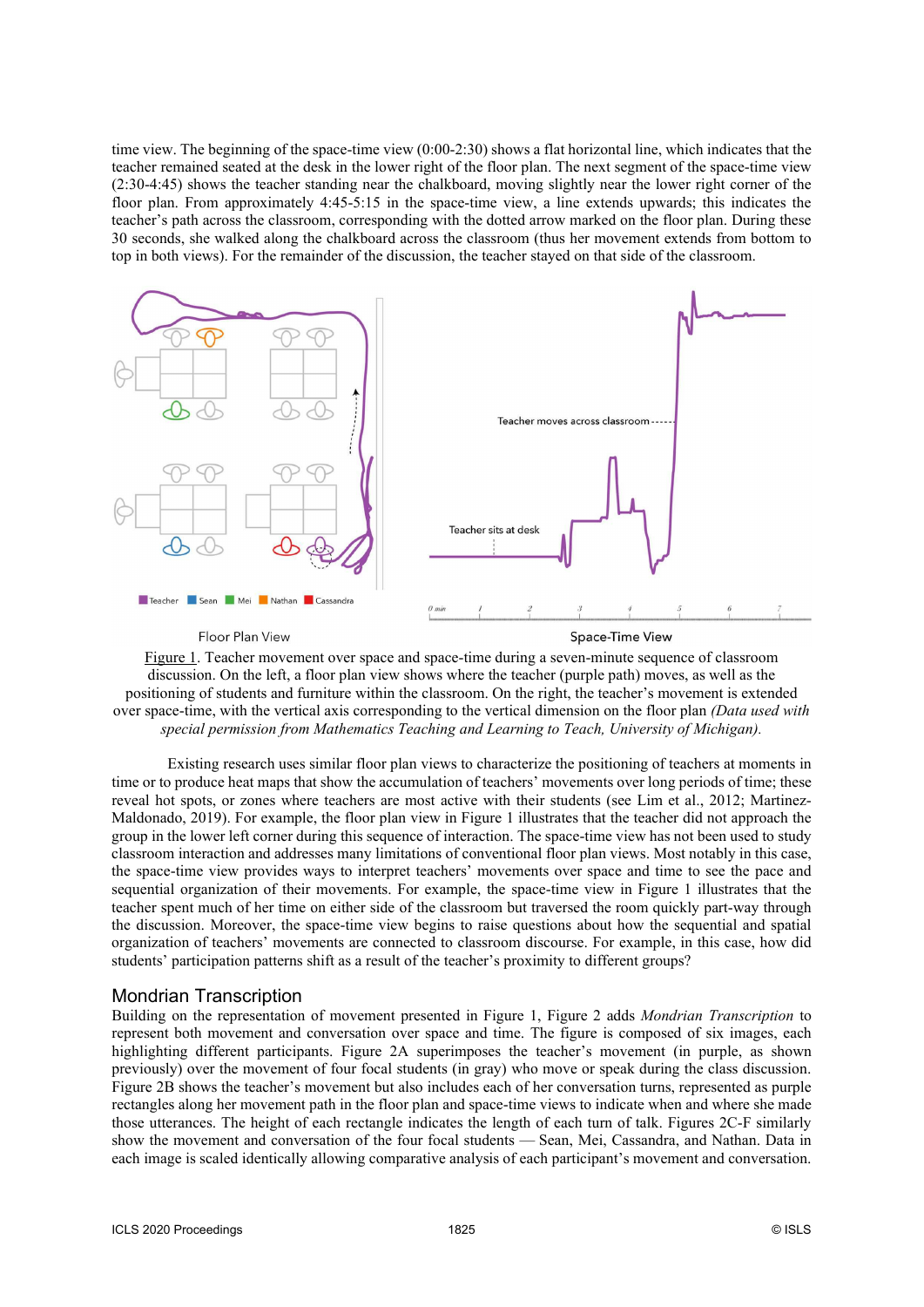

Figure 2. Teacher and student movement and conversation over space and time during a seven-minute sequence of classroom interaction: (A) Teacher (purple) and four students' movement (gray); (B) Teacher movement and conversation, where rectangles indicate conversation turns and the height of each rectangle indicates the length (in words) of each turn; (C-F) Four individual students' movement and conversation. *(Data used with special permission from Mathematics Teaching and Learning to Teach, University of Michigan).* 

In comparison to existing work, Figure 2 provides a new type of view of classroom conversation unfolding over space and time. Each image provides a detailed view of an individual's movement and conversation, while the images together provide one type of overview of classroom discourse during this sequence of interaction. These images support rapid comparative analyses between participants in this interaction. For example, the teacher made a number of conversational turns at the beginning of this interaction, but made far fewer utterances after walking across the classroom, as she handed the conversation over to Sean and Mei. Three students — Sean, Mei, and Cassandra — walked to the chalkboard at different points during this sequence of interaction, while Nathan remained at his desk as he made two brief utterances over a period of about 15 seconds. These images provide a way to quickly study and compare individual interaction patterns within a classroom context in ways that highlight particular spaces and moments of potential importance. This, in turn, highlights the need to interact with these representations to more closely study such spaces and moments.

#### Using the Interaction Geography Slicer (IGS)

Figure 3 is a screenshot from a dynamic visualization tool called the *interaction geography slicer* (IGS). The figure highlights some of the capabilities of this tool, which allows users to dynamically interact with and interpret representations produced through Mondrian Transcription, such as those in Figure 2. Figure 3 shows one of the possible views from the IGS: a teacher-centric view that shows all conversation turns during this sequence, placed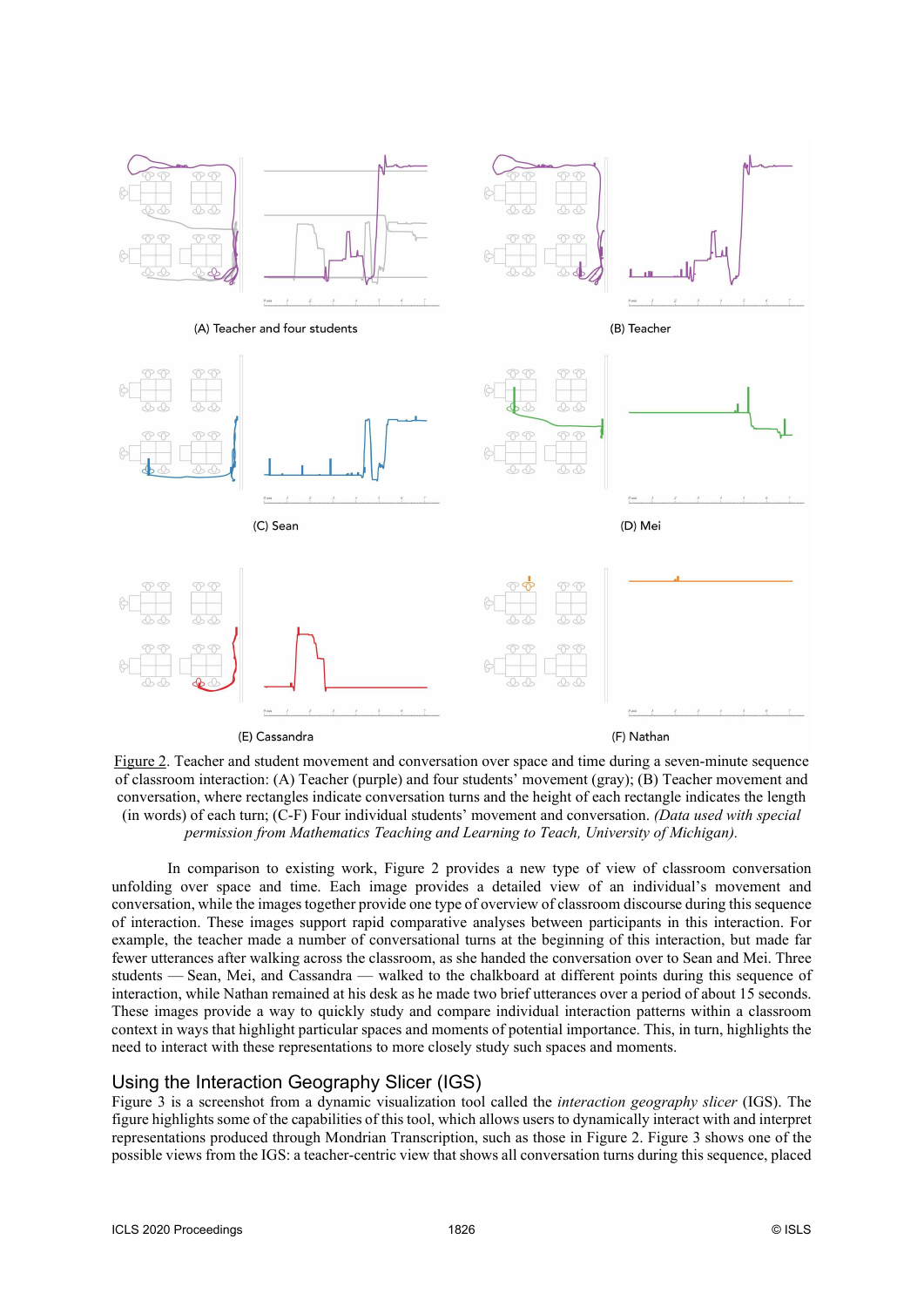along the teacher's movement path in floor plan and space-time views. Importantly, the IGS allows different ways to view movement and conversation. For example, users could opt to show movement paths from students and to place conversation turns along each participant's movement path; this would more precisely show where and when each student contributed to the conversation.

Figure 3 also illustrates that users can hover over turns of talk to highlight, magnify, and read each utterance. In this case, we have hovered over one particular turn of talk from Sean in the space-time view (at approximately 2:50) to magnify and read Sean's rationale as to why he thinks six is an odd number: "you can split six fairly and you can split six not fairly…" When users hover over an utterance or any part of a movement path like this, a circle appears along the movement paths in both views. In Figure 3, a purple circle is shown along the teacher's movement path in floor plan and space-time views, indicating the teacher's position when Sean made that statement; this allows users to better read both views together. Finally, Figure 3 also begins to show how the IGS allows users to view and interact with video and audio. Clicking the space-time view will activate and play video from this moment of the conversation. Importantly, there are many ways to interact with video and audio through the IGS; we cannot show them all in a static figure. For example, users can quickly rewind, fast forward, and select audio and video by scrubbing or hovering over the space-time view.



Figure 3. Screenshot from the interaction geography slicer (IGS) showing the teacher's movement, with all classroom conversation placed along the teacher's movement path over space and space-time. The figure also shows how users can dynamically select and read conversation over space and space-time. *(Data used with special permission from Mathematics Teaching and Learning to Teach, University of Michigan).*

The IGS provides an interface to rapidly integrate different types of analyses of participants' discourse (e.g., through audio, video and text) with their movements over space and space-time. On one hand, users can quickly see a selective overview (Ochs, 1979) of classroom discourse over space and time. On the other hand, users can use the IGS to conduct more detailed analyses of moments of interaction and conversation. For example, using the IGS to interact with these data from Ball's classroom allows more rapid and integrative analysis that foregrounds the spatial dimension of how the teacher used movement and conversation over time to take on the perspectives of her students. Namely, the teacher began this sequence of interaction seated at a student desk, taking many turns in the first few minutes of the discussion. These efforts established a conversation space for the class to discuss Sean's reasoning about odd and even numbers. Subsequently, the teacher walked to the chalkboard to invite students into the discussion, and eventually walked across the classroom as she gave the conversation floor to the students, specifically to Mei and Sean. By the end of the interaction shown in Figure 3, the teacher was no longer speaking and remained standing at the opposite end of the classroom from where she started. This gave Mei physical and discursive space to explain her thinking while standing at the chalkboard. Within the IGS, users can read and listen to Mei's explanation while attending to the spatial dynamics of the conversation.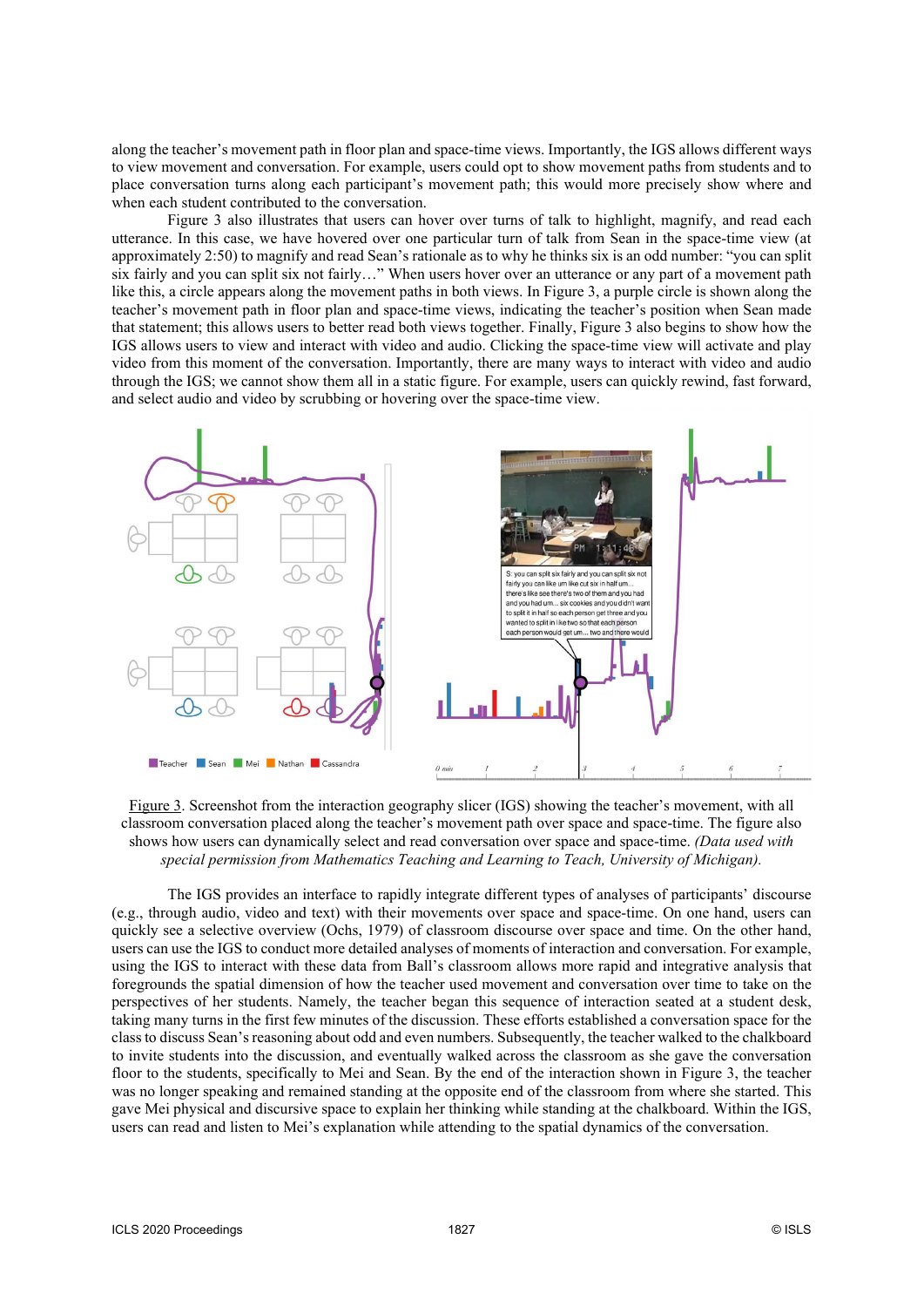Such interpretive analysis highlights how the IGS can help answer important questions about classroom discourse. For instance, users could examine how the content of students' conversations shifts with respect to the teacher's movement in a classroom (Ehrenfeld & Horn, 2019). Users could also examine participation patterns by analyzing who talks where, when, and how much during a sequence of interaction. More generally, this type of analysis encourages broader questions, such as: How do teachers' use of space over time through movement and conversation simultaneously help a teacher take in multiple perspectives and come to justifiable mathematical (or any disciplinary) decisions? These questions are challenging to ask and answer without space-time views, or in other words, without an understanding of both the spatial and temporal dimensions of classroom discourse.

#### **Discussion**

Our analysis here highlights how interaction geography leverages exploratory visualization techniques (Tukey, 1977; Tufte, 1990) to study the spatial dimension of classroom discourse in dynamic visual ways, addressing a methodological gap in the literature. Sean Numbers was selected because of its significance to the teacher education community. However, we suggest that our analysis of this case only begins to illustrate the uses of interaction geography to study complex classroom interactions. This approach offers an important set of methods that stands to contribute to our understanding of the organization of classroom discourse.

Moreover, analyses that are anchored in visual and spatial dimensions of classroom interaction lend themselves to use in teacher education. Though educational researchers and practitioners generally recognize the importance of classroom discourse, there are many different — and often competing — recommendations for "best practices." For instance, we find recommendations that teachers should primarily stand back and listen to students' small-group discussions (e.g., Smith & Stein, 2011) alongside suggestions that teachers frequently intervene to scaffold students' thinking (e.g., Webb et al., 2009). Orchestrating classroom discourse is inevitably complex, as teachers make countless micro-judgments, both intentional and unintentional (Ehrenfeld & Horn, 2019). Through interaction geography, researchers and practitioners can gain a richer view of classroom interaction, including a deeper understanding of the dilemmas teachers face and the choices they make during instruction, as well as the subsequent effects on students' conversation and learning. With that in mind, we are making a data visualization used to produce the figures in this paper freely available for general use by the teacher education community. We hope this visualization can support further development of interaction geography and discussion about the strengths and weaknesses of different pedagogical approaches, while also illustrating new ways to support the professional discourse and reflective practice called for by the teacher education community (e.g., Ball, 1993; Garner et al., 2017; Horn & Kane, 2015; Lampert et al., 2013). We make this visualization available at the following link: https://www.benrydal.com/interactiongeography/classroom

#### Next steps

As we consider ways to extend the work presented here, there are a variety of promising paths and necessary next steps that we believe are worth consideration for the educational research community. Although interaction geography offers concepts and methods that provide a new perspective on classroom interaction, it remains early in development. With further support and in collaboration with others, we anticipate expanding the set of classroom research applications and scaling up tools such as Mondrian Transcription and the IGS to analyze larger and more diverse data sets in ways that support multiple research traditions (e.g., qualitative or quantitative research). For instance, we expect to customize the interaction techniques and views possible within the IGS to address the needs and goals of teachers and teacher educators, allowing them to pose and explore questions about their instructional contexts through this approach. In creating these customizations, we will consider the types of visualizations that best support teachers' reflective professional practice in a variety of settings. Likewise, these customizations must also address the limitations with conventions used to visualize information as illustrated in this paper. Some of these limitations can be addressed through the visualization of additional data or dynamic interaction within the IGS, but others highlight the limits of exploratory visualization techniques to study classroom discourse.

We also anticipate advances that will allow us to scale up the IGS specifically from being a tool for examining individual classrooms to one that is also able to handle larger-scale data. On one hand, such an effort extends existing qualitative methods of conversation and interaction analysis used in studies of classroom research by providing ways to conduct detailed and integrative analyses of larger amounts of data. On the other hand, such an effort contributes to emerging methods such as multimodal learning analytics (Worsley et al., 2016) to address a long-standing problem in the study of instructional activities. As Rowan, Jacob, and Correnti (2009) observe, efforts to study classroom interaction tend to be time-consuming and expensive, and it is therefore difficult to conduct studies of large numbers of classrooms. We need new methods that have the potential to scale if we are to get beyond limited samples of classrooms.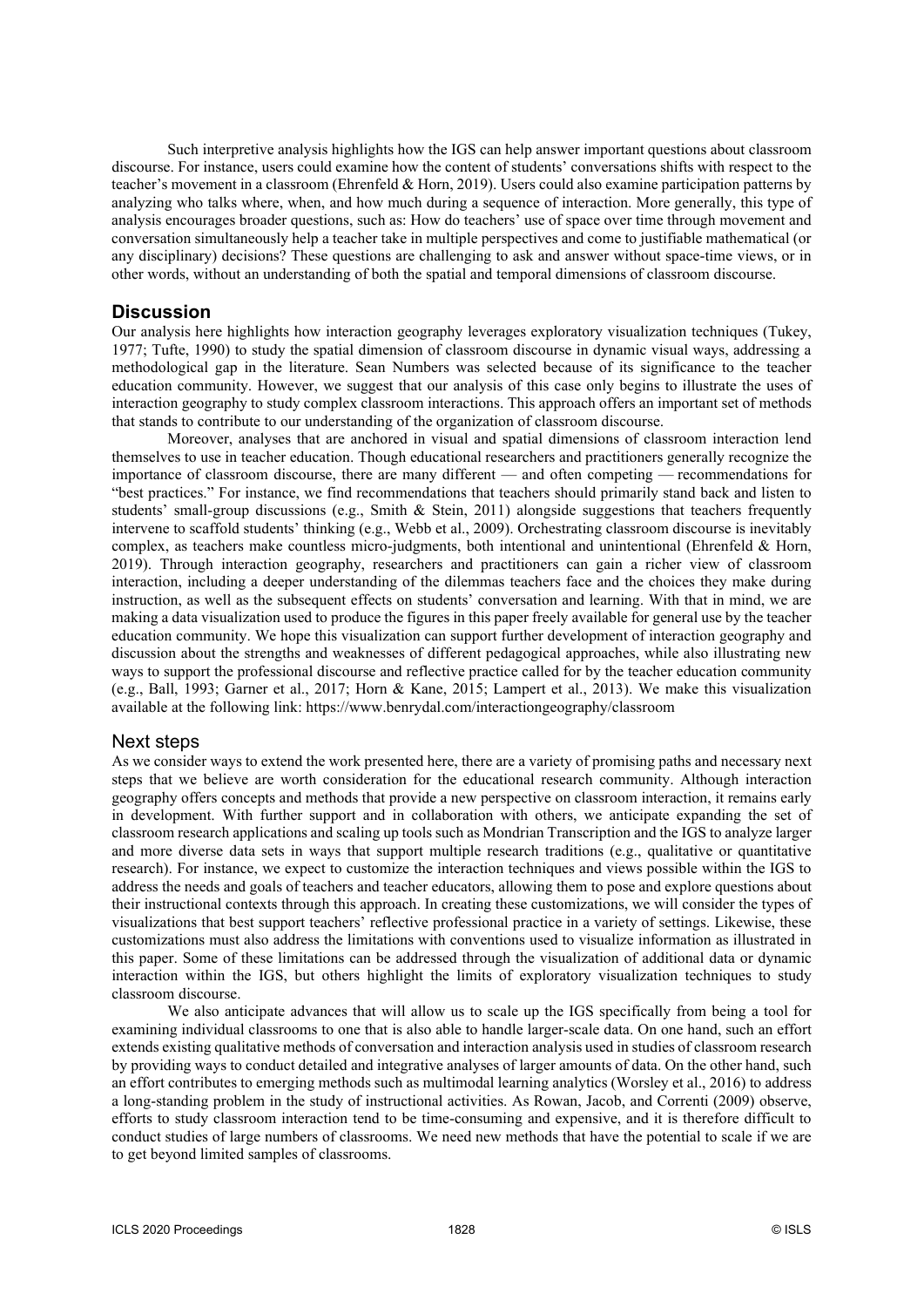Furthermore, a critical next step involves deeper theorization regarding what interaction geography illuminates about teacher learning and the situated nature of teaching practice in different types of classrooms. For example, as we begin to scale this approach to allow for comparative analysis across different classroom contexts, we anticipate possibilities to define how teachers' and students' talk and participation patterns shift over varying periods of time and space in new and important ways. Collaborating with others to define and create a taxonomy of such patterns or shifts is an important next step in this work. Finally, collecting data on teacher and student movement, even within the confines of classrooms, should alert us to concerns about privacy (Vincent, 2016), the growth in surveillance in schools (Gilliom & Monahan, 2012), and the need for policies to guide appropriate use of increasingly automated data collection in public and private spaces (Macfadyen et al., 2014). In line with prior work that has used interaction geography as a means to teach data ethics and work closely with professional practitioners (Shapiro et al., 2020), it is critical that interaction geography and any similar methods be used in collaboration with practitioners in ways that benefit students and teachers' work while also recognizing that there will be settings where such approaches are not appropriate.

#### **References**

- Ball, D. L. (1993). With an eye on the mathematical horizon: Dilemmas of teaching elementary school mathematics. *Elementary School Journal*, 93(4), 373-397.
- Ball, D. L., Ben-Peretz, M., & Cohen, R. B. (2014). Records of practice and the development of collective professional knowledge. British Journal of Educational Studies, 62(3), 317-335.
- Bang, M., Medin, D. L. & Atran, S. (2007). Cultural mosaics and mental models of nature. Proceedings of the National Academy of Sciences, 104(35), 13868-13874.
- Bass, H. (2005). Mathematics, mathematicians, and mathematics education. *Bulletin of the American Mathematical Society*, *42*(4), 417-430.
- Cazden, C. (2001). Classroom discourse: The language of teaching and learning. Second Edition. Portsmouth, NH: Heinemann.
- Cohen, D. (2011). Teaching and its Predicaments. Cambridge, MA: Harvard University Press.
- Ehrenfeld, N. and Horn, I. Teacher Monitoring Routines: Understanding Pedagogical Judgments During Students' Collaborative Learning. In *Proceedings of the 13th CSCL 2019*, Vol 1(pp. 120-127). Lyon, France: ISLS.
- Enyedy, N., Danish, J.A., & DeLiema, D. (2015). Constructing liminal blends in a collaborative augmented-reality learning environment. *International Journal of Computer-Supported Collaborative Learning, 10*, 7-34.
- Erickson, F., Dorn, S., & Artiles, A., with support of the Spencer Foundation & Arizona State University. 2017. "Learning How to Look and Listen: Building Capacity for Video Based Social & Educational Research" Accessed February 10, 2018. https://www.learninghowtolookandlisten.com/
- Garner, B., Kahn, J., & Horn, I. (2017). Teachers interpreting data for instructional decisions: Where does equity come in? Journal of Educational Administration, 55(4), 407–426.
- Gilliom, J. & Monahan, T. (2012). Surveillance in Schools. Pp. 72-88 in *SuperVision: An Introduction to the Surveillance Society*. Chicago: University of Chicago Press.
- Greeno, J. (1998). Where is Teaching? Issues in Education, 4 (1), 111-119.
- Gresalfi, M. et al. (2009). Constructing competence: An analysis of student participation in activity systems of mathematics classrooms. Educational Studies in Mathematics, 70, 49-70.
- Hagerstrand, T. (1970). *What about people in regional science?* Papers in Regional Science, 24(1), 6–21.
- Hall, R., & Stevens, R. (2016). Developing methods for interaction analysis. In A. A. diSessa, M. Levin, & J. S. Brown (Eds.), *Knowledge and interaction: A synthetic agenda for the learning sciences* (pp. 72-108). New York, NY: Routledge.
- Horn, I. S. (2008). Accountable Argumentation as a Participation Structure to Support Learning through Disagreement. *Journal for Research in Mathematics Education. Monograph*, *14*, 97-126.
- Horn, I. S., & Little, J. W. (2010). Attending to problems of practice: Routines and resources for professional learning in teachers' workplace interactions. American educational research journal, 47 (1), 181-217.
- Horn, I. S., & Kane, B. D. (2015). Opportunities for professional learning in mathematics teacher workgroup conversations: Relationships to instructional expertise. Journal of the Learning Sciences, 24(3), 373-418.
- Jordan, B., & Henderson, A. (1995). Interaction analysis: Foundations and practice. The journal of the learning sciences, 4 (1), 39-103.
- Keifert, D. T., & Stevens, R. (2019). Inquiry as a Members' Phenomenon: Young children as competent inquirers. *Journal of the Learning Sciences*, 28(2), 240-278.
- Jurow, A.S. (2004). Generalizing in Interaction: Middle School Students Making Mathematical Generalizations in a Population-Modeling Project. Mind, Culture, and Activity, 11(4), 279-300.